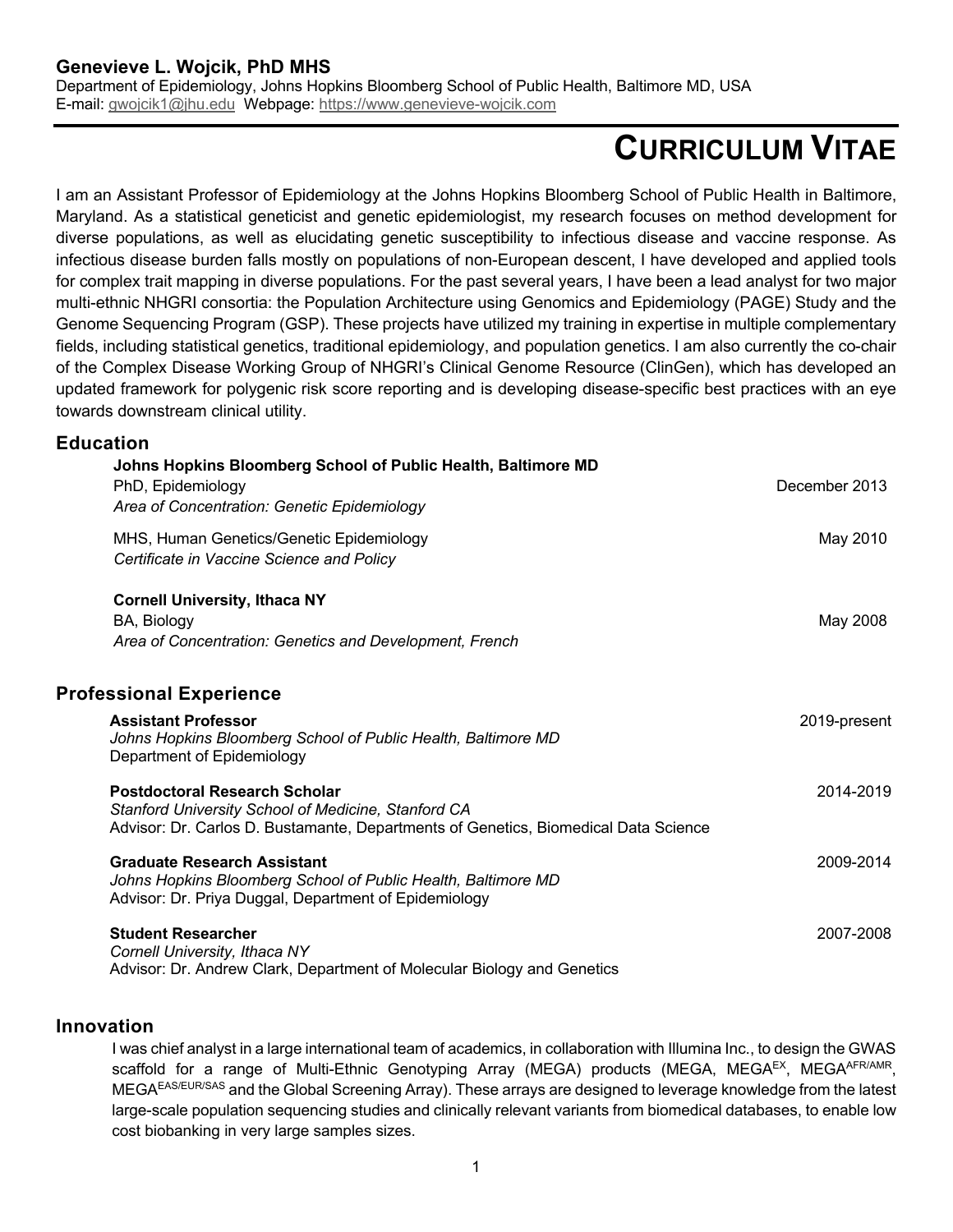#### **Honors and Awards**

| <b>ASHG Reviewer's Choice Abstract Award</b><br>American Society of Human Genetics, Vancouver BC<br>"The influence of population structure on complex trait architecture: Insights from the PAGE<br>study"                                                                                                                                      | 2018      |
|-------------------------------------------------------------------------------------------------------------------------------------------------------------------------------------------------------------------------------------------------------------------------------------------------------------------------------------------------|-----------|
| ASHG/Charles J. Epstein Trainee Award for Excellence in Human Genetics Research -<br><b>Semifinalist</b><br>American Society of Human Genetics, Vancouver BC<br>"Large-scale characterization of admixed populations and extensions of admixture mapping<br>within the Population Architecture using Genomics and Epidemiology (PAGE)-II Study" | 2016      |
| ASHG/Charles J. Epstein Trainee Award for Excellence in Human Genetics Research -<br><b>Semifinalist</b><br>American Society of Human Genetics, Baltimore MD<br>"Tag SNP selection for low frequency variant imputation in populations of diverse ancestry"                                                                                     | 2015      |
| The Charlotte Silverman Award Recipient<br>Johns Hopkins Bloomberg School of Public Health, Baltimore MD<br>Department of Epidemiology                                                                                                                                                                                                          | 2013      |
| The Charlotte Ferencz Fellowship<br>Johns Hopkins Bloomberg School of Public Health, Baltimore MD<br>Department of Epidemiology                                                                                                                                                                                                                 | 2012-2013 |
| The Johns Hopkins Vaccine Initiative, Vaccine Day Poster Winner<br>Johns Hopkins Bloomberg School of Public Health, Baltimore MD<br>"Genome-wide Association Study of Response to Oral Poliovirus Vaccine<br>in Bangladeshi Children"                                                                                                           | 2012      |
| Mary Meyers Scholar, recognizing the top two doctoral students in the<br>department<br>Johns Hopkins Bloomberg School of Public Health, Baltimore MD<br>Department of Epidemiology                                                                                                                                                              | 2010-2012 |
| <b>Dean's List</b><br>Cornell University, Ithaca NY                                                                                                                                                                                                                                                                                             | 2008      |

## **Publications**

- 1. Wand H, Lambert SA, Tamburro C, Iacocca MA, O'Sullivan JW, Sillari C, Kullo IJ, Rowley R, Dron JS, Brockman D, Venner E, McCarthy MI, Antoniou AC, Easton DF, Hegele RA, Khera AV, Chatterjee N, Kooperberg C, Edwards K, Vlessis K, Kinnear K, Danesh JN, Parkinson H, Ramos EM, Roberts MC, Ormond KE, Khoury MJ, Janssens ACJW, Goddard KAB, Kraft P, MacArthur JAL, Inouye M, **Wojcik GL**. Improving reporting standards for polygenic scores in risk prediction studies. *Nature, in press.*
- 2. Lopez Pineda A, Pourshafeie A, Ioannidis A, Leibold CM, Chan AL, Bustamante CD, Frankovich J, **Wojcik GL**. Discovering prescription patterns in pediatric acute-onset neuropsychiatric syndrome patients. J Biomed Inform. 2020 Dec 28;113:103664. doi: 10.1016/j.jbi.2020.103664. Epub ahead of print. PMID: 33359113.
- 3. Vergara C, Duggal P, Thio CL, Valencia A, O'Brien TR, Latanich R, Timp W, Johnson EO, Kral AH, Mangia A, Goedert JJ, Piazzola V, Mehta SH, Kirk GD, Peters MG, Donfield SM, Edlin BR, Busch MP, Alexander G, Murphy EL, Kim AY, Lauer GM, Chung RT, Cramp ME, Cox AL, Khakoo SI, Rosen HR, Alric L, Wheelan SJ, **Wojcik GL**, Thomas DL, Taub MA. Multi-ancestry fine mapping of interferon lambda and the outcome of acute hepatitis C virus infection. Genes Immun. 2020 Nov;21(5):348-359. doi: 10.1038/s41435-020-00115-3. Epub 2020 Oct 28. PubMed PMID: 33116245; PubMed Central PMCID: PMC7657970.
- 4. Baldassari AR, Sitlani CM, Highland HM, Arking DE, Buyske S, Darbar D, Gondalia R, Graff M, Guo X, Heckbert SR, Hindorff LA, Hodonsky CJ, Ida Chen YD, Kaplan RC, Peters U, Post W, Reiner AP, Rotter JI, Shohet RV, Seyerle AA, Sotoodehnia N, Tao R, Taylor KD, **Wojcik GL**, Yao J, Kenny EE, Lin HJ, Soliman EZ, Whitsel EA, North KE, Kooperberg C, Avery CL. Multi-Ethnic Genome-Wide Association Study of Decomposed Cardioelectric Phenotypes Illustrates Strategies to Identify and Characterize Evidence of Shared Genetic Effects for Complex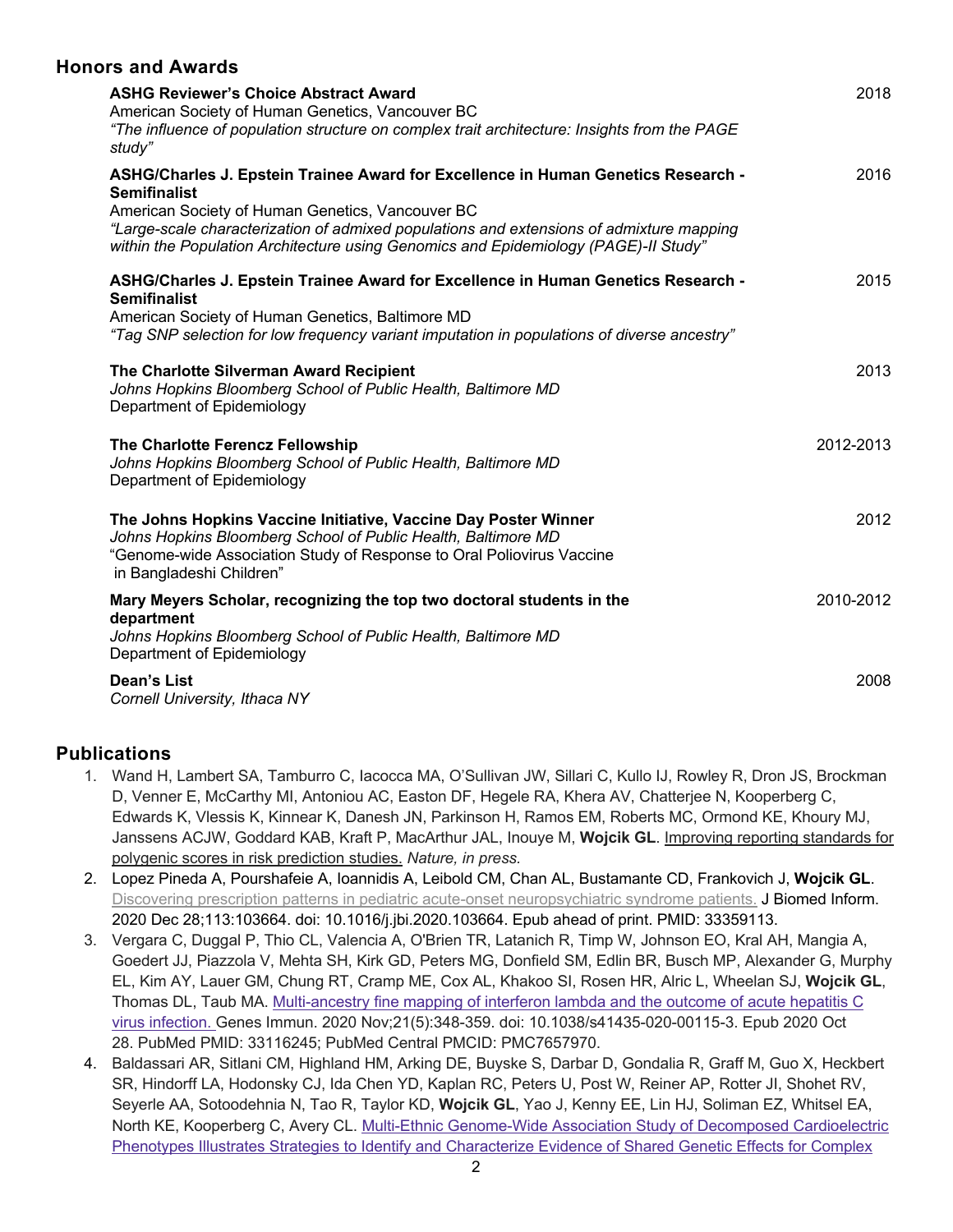Traits. Circ Genom Precis Med. 2020 Aug;13(4):e002680. doi: 10.1161/CIRCGEN.119.002680. Epub 2020 Jun 30. PubMed PMID: 32602732; PubMed Central PMCID: PMC7520945.

- 5. Ioannidis AG, Blanco-Portillo J, Sandoval K, Hagelberg E, Miquel-Poblete JF, Moreno-Mayar JV, Rodríguez-Rodríguez JE, Quinto-Cortés CD, Auckland K, Parks T, Robson K, Hill AVS, Avila-Arcos MC, Sockell A, Homburger JR, **Wojcik GL**, Barnes KC, Herrera L, Berríos S, Acuña M, Llop E, Eng C, Huntsman S, Burchard EG, Gignoux CR, Cifuentes L, Verdugo RA, Moraga M, Mentzer AJ, Bustamante CD, Moreno-Estrada A. Native American gene flow into Polynesia predating Easter Island settlement. Nature. 2020 Jul;583(7817):572-577. doi: 10.1038/s41586-020-2487-2. Epub 2020 Jul 8. PubMed PMID: 32641827.
- 6. Fernández-Rhodes L, Young KL, Lilly AG, Raffield LM, Highland HM, **Wojcik G**L, Agler C, Love SM, Okello S, Petty LE, Graff M, Below JE, Divaris K, North KE. Importance of Genetic Studies of Cardiometabolic Disease in Diverse Populations. Circ Res. 2020 Jun 5;126(12):1816-1840. doi: 10.1161/CIRCRESAHA.120.315893. Epub 2020 Jun 4. PubMed PMID: 32496918; PubMed Central PMCID: PMC7285892.
- 7. Walker RW, Belbin GM, Sorokin EP, Van Vleck T, **Wojcik GL**, Moscati A, Gignoux CR, Cho J, Abul-Husn NS, Nadkarni G, Kenny EE, Loos RJF. A common variant in PNPLA3 is associated with age at diagnosis of NAFLD in patients from a multi-ethnic biobank. J Hepatol. 2020 Jun;72(6):1070-1081. doi: 10.1016/j.jhep.2020.01.029. Epub 2020 Mar 5. PubMed PMID: 32145261.
- 8. Hodonsky CJ, Baldassari AR, Bien SA, Raffield LM, Highland HM, Sitlani CM, **Wojcik G**L, Tao R, Graff M, Tang W, Thyagarajan B, Buyske S, Fornage M, Hindorff LA, Li Y, Lin D, Reiner AP, North KE, Loos RJF, Kooperberg C, Avery CL. Ancestry-specific associations identified in genome-wide combined-phenotype study of red blood cell traits emphasize benefits of diversity in genomics. BMC Genomics. 2020 Mar 14;21(1):228. doi: 10.1186/s12864-020-6626-9. PubMed PMID: 32171239; PubMed Central PMCID: PMC7071748.
- 9. **Wojcik GL**, Korpe P, Marie C, Mentzer AJ, Carstensen T, Mychaleckyj J, Kirkpatrick BD, Rich SS, Concannon P, Faruque ASG, Haque R, Petri WA Jr, Duggal P. Genome-Wide Association Study of Cryptosporidiosis in Infants Implicates *PRKCA*. mBio. 2020 Feb 4;11(1). doi: 10.1128/mBio.03343-19. PubMed PMID: 32019797; PubMed Central PMCID: PMC7002356.
- 10. Bien SA, **Wojcik GL**, Hodonsky CJ, Gignoux CR, Cheng I, Matise TC, Peters U, Kenny EE, North KE. The Future of Genomic Studies Must Be Globally Representative: Perspectives from PAGE. Annu Rev Genomics Hum Genet. 2019 Aug 31;20:181-200. doi: 10.1146/annurev-genom-091416-035517. Epub 2019 Apr 12. PubMed PMID: 30978304.
- 11. Vishnu A, Belbin GM, Wojcik GL, Bottinger EP, Gignoux CR, Kenny EE, Loos RJF. The role of country of birth, and genetic and self-identified ancestry, in obesity susceptibility among African and Hispanic Americans. Am J Clin Nutr. 2019 Jul 1;110(1):16-23. doi: 10.1093/ajcn/nqz098. PubMed PMID: 31161206; PubMed Central PMCID: PMC6599741.
- 12. **Wojcik GL**, Graff M, Nishimura KK, Tao R, Haessler J, Gignoux CR, Highland HM, Patel YM, Sorokin EP, Avery CL, Belbin GM, Bien SA, Cheng I, Cullina S, Hodonsky CJ, Hu Y, Huckins LM, Jeff J, Justice AE, Kocarnik JM, Lim U, Lin BM, Lu Y, Nelson SC, Park SL, Poisner H, Preuss MH, Richard MA, Schurmann C, Setiawan VW, Sockell A, Vahi K, Verbanck M, Vishnu A, Walker RW, Young KL, Zubair N, Acuña-Alonso V, Ambite JL, Barnes KC, Boerwinkle E, Bottinger EP, Bustamante CD, Caberto C, Canizales-Quinteros S, Conomos MP, Deelman E, Do R, Doheny K, Fernández-Rhodes L, Fornage M, Hailu B, Heiss G, Henn BM, Hindorff LA, Jackson RD, Laurie CA, Laurie CC, Li Y, Lin DY, Moreno-Estrada A, Nadkarni G, Norman PJ, Pooler LC, Reiner AP, Romm J, Sabatti C, Sandoval K, Sheng X, Stahl EA, Stram DO, Thornton TA, Wassel CL, Wilkens LR, Winkler CA, Yoneyama S, Buyske S, Haiman CA, Kooperberg C, Le Marchand L, Loos RJF, Matise TC, North KE, Peters U, Kenny EE, Carlson CS. Genetic analyses of diverse populations improves discovery for complex traits. Nature. 2019 Jun;570(7762):514-518. doi: 10.1038/s41586-019-1310-4. Epub 2019 Jun 19. PubMed PMID: 31217584; PubMed Central PMCID: PMC6785182.
- 13. Huddart R, Fohner AE, Whirl-Carrillo M, **Wojcik GL**, Gignoux CR, Popejoy AB, Bustamante CD, Altman RB, Klein TE. Standardized Biogeographic Grouping System for Annotating Populations in Pharmacogenetic Research. Clin Pharmacol Ther. 2019 May;105(5):1256-1262. doi: 10.1002/cpt.1322. Epub 2019 Jan 21. PubMed PMID: 30506572; PubMed Central PMCID: PMC6465129.
- 14. Vergara C, Thio CL, Johnson E, Kral AH, O'Brien TR, Goedert JJ, Mangia A, Piazzolla V, Mehta SH, Kirk GD, Kim AY, Lauer GM, Chung RT, Cox AL, Peters MG, Khakoo SI, Alric L, Cramp ME, Donfield SM, Edlin BR, Busch MP, Alexander G, Rosen HR, Murphy EL, Latanich R, **Wojcik GL**, Taub MA, Valencia A, Thomas DL, Duggal P. Multi-Ancestry Genome-Wide Association Study of Spontaneous Clearance of Hepatitis C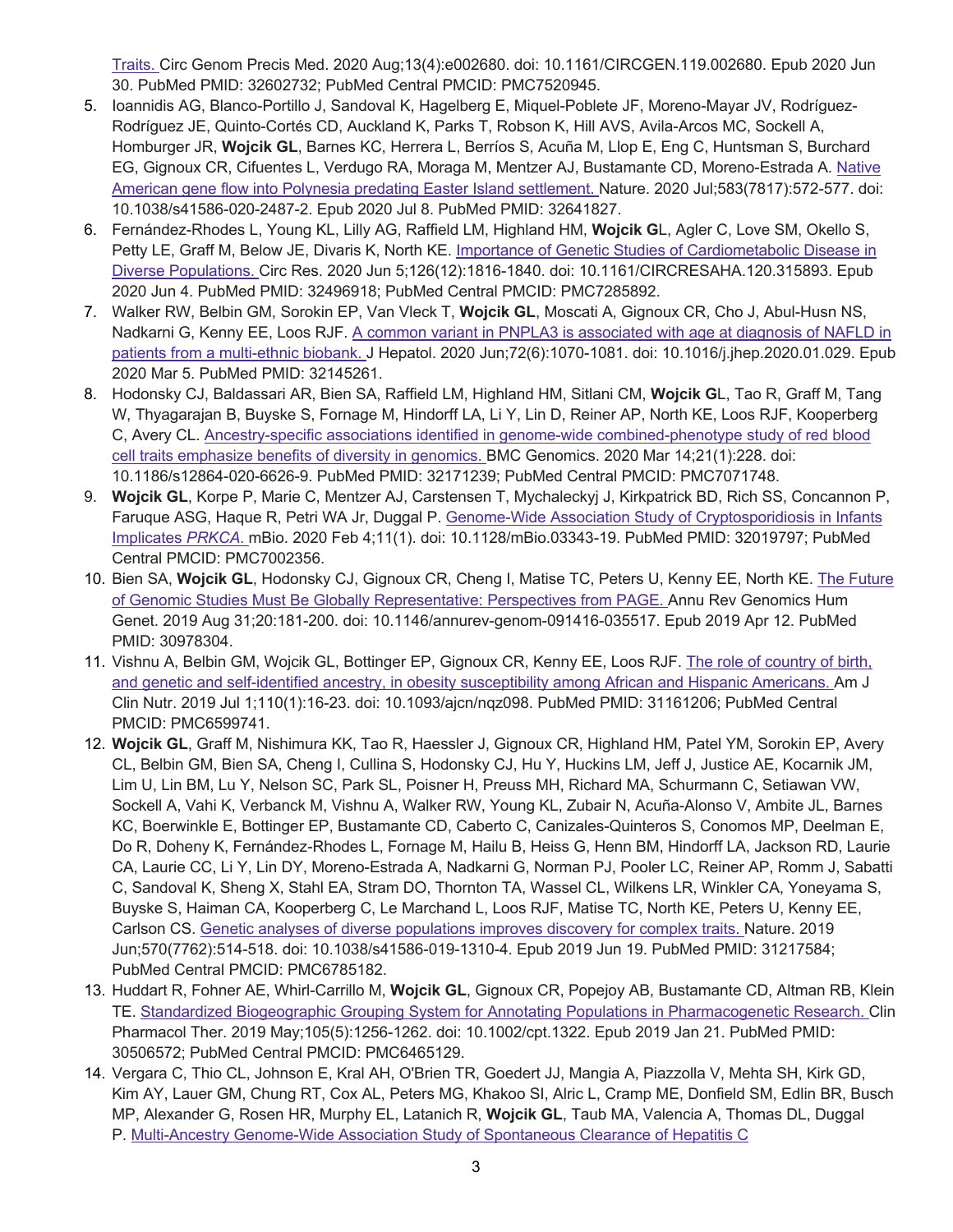Virus. Gastroenterology. 2019 Apr;156(5):1496-1507.e7. doi: 10.1053/j.gastro.2018.12.014. Epub 2018 Dec 26. PubMed PMID: 30593799; PubMed Central PMCID: PMC6788806.

- 15. Daya M, Rafaels N, Brunetti TM, Chavan S, Levin AM, Shetty A, Gignoux CR, Boorgula MP, **Wojcik G**, Campbell M, Vergara C, Torgerson DG, Ortega VE, Doumatey A, Johnston HR, Acevedo N, Araujo MI, Avila PC, Belbin G, Bleecker E, Bustamante C, Caraballo L, Cruz A, Dunston GM, Eng C, Faruque MU, Ferguson TS, Figueiredo C, Ford JG, Gan W, Gourraud PA, Hansel NN, Hernandez RD, Herrera-Paz EF, Jiménez S, Kenny EE, Knight-Madden J, Kumar R, Lange LA, Lange EM, Lizee A, Maul P, Maul T, Mayorga A, Meyers D, Nicolae DL, O'Connor TD, Oliveira RR, Olopade CO, Olopade O, Qin ZS, Rotimi C, Vince N, Watson H, Wilks RJ, Wilson JG, Salzberg S, Ober C, Burchard EG, Williams LK, Beaty TH, Taub MA, Ruczinski I, Mathias RA, Barnes KC. Association study in African-admixed populations across the Americas recapitulates asthma risk loci in non-African populations. Nat Commun. 2019 Feb 20;10(1):880. doi: 10.1038/s41467-019-08469-7. PubMed PMID: 30787307; PubMed Central PMCID: PMC6382865.
- 16. Schurz H, Kinnear CJ, Gignoux C, **Wojcik G**, van Helden PD, Tromp G, Henn B, Hoal EG, Möller M. A Sex-Stratified Genome-Wide Association Study of Tuberculosis Using a Multi-Ethnic Genotyping Array. Front Genet. 2018;9:678. doi: 10.3389/fgene.2018.00678. eCollection 2018. PubMed PMID: 30713548; PubMed Central PMCID: PMC6346682.
- 17. **Wojcik GL**, Fuchsberger C, Taliun D, Welch R, Martin AR, Shringarpure S, Carlson CS, Abecasis G, Kang HM, Boehnke M, Bustamante CD, Gignoux CR, Kenny EE. Imputation-Aware Tag SNP Selection To Improve Power for Large-Scale, Multi-ethnic Association Studies. G3 (Bethesda). 2018 Oct 3;8(10):3255-3267. doi: 10.1534/g3.118.200502. PubMed PMID: 30131328; PubMed Central PMCID: PMC6169386.
- 18. **Wojcik GL**, Marie C, Abhyankar MM, Yoshida N, Watanabe K, Mentzer AJ, Carstensen T, Mychaleckyj J, Kirkpatrick BD, Rich SS, Concannon P, Haque R, Tsokos GC, Petri WA Jr, Duggal P. Genome-Wide Association Study Reveals Genetic Link between Diarrhea-Associated Entamoeba histolytica Infection and Inflammatory Bowel Disease. MBio. 2018 Sep 18;9(5). doi: 10.1128/mBio.01668-18. PubMed PMID: 30228239; PubMed Central PMCID: PMC6143743.
- 19. Fregel R, Méndez FL, Bokbot Y, Martín-Socas D, Camalich-Massieu MD, Santana J, Morales J, Ávila-Arcos MC, Underhill PA, Shapiro B, **Wojcik G**, Rasmussen M, Soares AER, Kapp J, Sockell A, Rodríguez-Santos FJ, Mikdad A, Trujillo-Mederos A, Bustamante CD. Ancient genomes from North Africa evidence prehistoric migrations to the Maghreb from both the Levant and Europe. Proc Natl Acad Sci U S A. 2018 Jun 26;115(26):6774-6779. doi: 10.1073/pnas.1800851115. Epub 2018 Jun 12. PubMed PMID: 29895688; PubMed Central PMCID: PMC6042094.
- 20. Belbin GM, Odgis J, Sorokin EP, Yee MC, Kohli S, Glicksberg BS, Gignoux CR, **Wojcik GL**, Van Vleck T, Jeff JM, Linderman M, Schurmann C, Ruderfer D, Cai X, Merkelson A, Justice AE, Young KL, Graff M, North KE, Peters U, James R, Hindorff L, Kornreich R, Edelmann L, Gottesman O, Stahl EE, Cho JH, Loos RJ, Bottinger EP, Nadkarni GN, Abul-Husn NS, Kenny EE. Genetic identification of a common collagen disease in puerto ricans via identity-by-descent mapping in a health system. Elife. 2017 Sep 12;6. doi: 10.7554/eLife.25060. PubMed PMID: 28895531; PubMed Central PMCID: PMC5595434.
- 21. Johnston HR, Hu YJ, Gao J, O'Connor TD, Abecasis GR, **Wojcik GL**, Gignoux CR, Gourraud PA, Lizee A, Hansen M, Genuario R, Bullis D, Lawley C, Kenny EE, Bustamante C, Beaty TH, Mathias RA, Barnes KC, Qin ZS. Identifying tagging SNPs for African specific genetic variation from the African Diaspora Genome. Sci Rep. 2017 Apr 21;7:46398. doi: 10.1038/srep46398. PubMed PMID: 28429804; PubMed Central PMCID: PMC5399604.
- 22. Martin AR, Gignoux CR, Walters RK, **Wojcik GL**, Neale BM, Gravel S, Daly MJ, Bustamante CD, Kenny EE. Human Demographic History Impacts Genetic Risk Prediction across Diverse Populations. Am J Hum Genet. 2017 Apr 6;100(4):635-649. doi: 10.1016/j.ajhg.2017.03.004. Epub 2017 Mar 30. PubMed PMID: 28366442; PubMed Central PMCID: PMC5384097.
- 23. Bien SA, **Wojcik GL**, Zubair N, Gignoux CR, Martin AR, Kocarnik JM, Martin LW, Buyske S, Haessler J, Walker RW, Cheng I, Graff M, Xia L, Franceschini N, Matise T, James R, Hindorff L, Le Marchand L, North KE, Haiman CA, Peters U, Loos RJ, Kooperberg CL, Bustamante CD, Kenny EE, Carlson CS. Strategies for Enriching Variant Coverage in Candidate Disease Loci on a Multiethnic Genotyping Array. PLoS One. 2016;11(12):e0167758. doi: 10.1371/journal.pone.0167758. eCollection 2016. PubMed PMID: 27973554; PubMed Central PMCID: PMC5156387.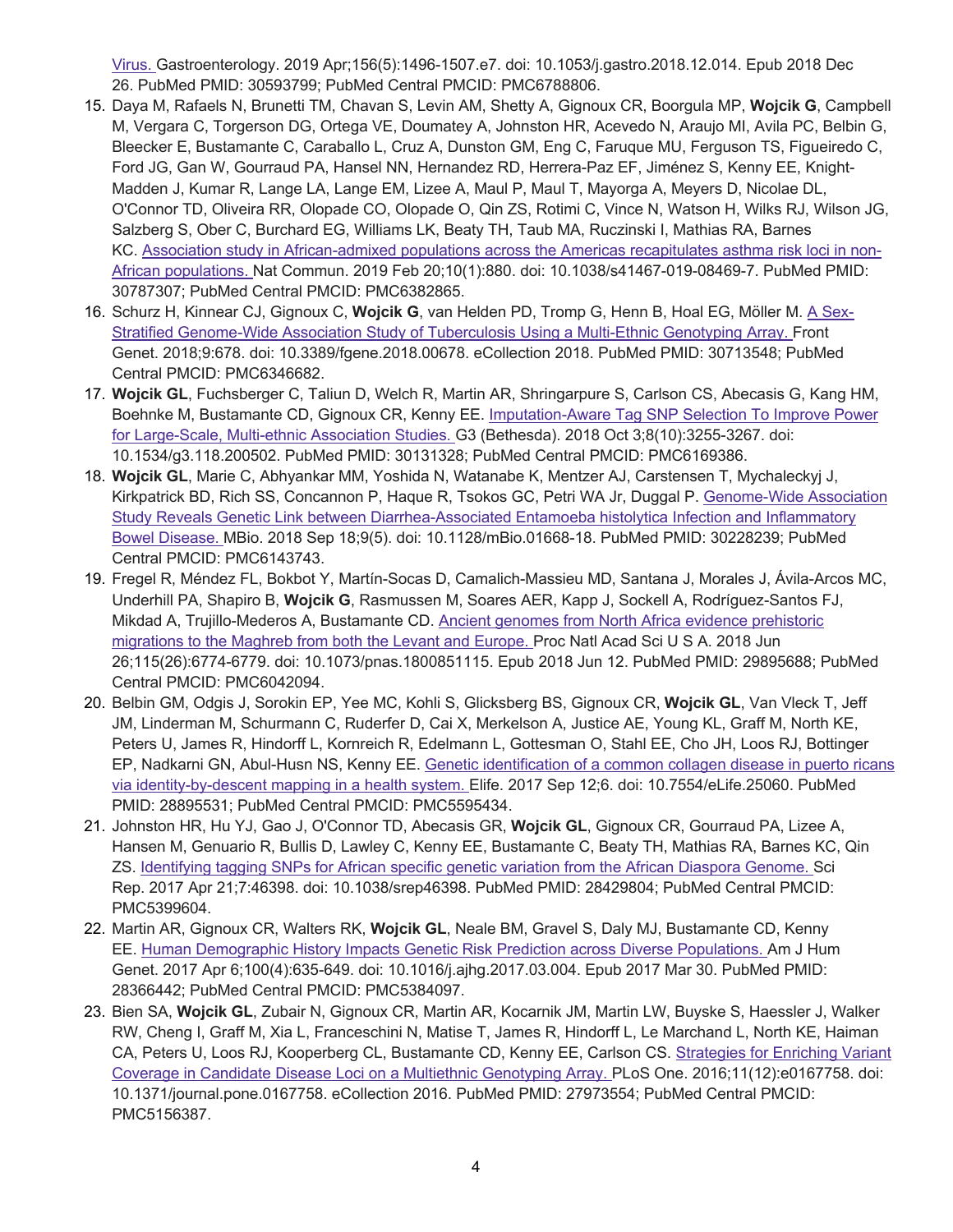- 24. Fan YH, Roy S, Mukhopadhyay R, Kapoor A, Duggal P, **Wojcik GL**, Pass RF, Arav-Boger R. Role of nucleotidebinding oligomerization domain 1 (NOD1) and its variants in human cytomegalovirus control in vitro and in vivo. Proc Natl Acad Sci U S A. 2016 Nov 29;113(48):E7818-E7827. doi: 10.1073/pnas.1611711113. Epub 2016 Nov 16. PubMed PMID: 27856764; PubMed Central PMCID: PMC5137695.
- 25. Kessler MD, Yerges-Armstrong L, Taub MA, Shetty AC, Maloney K, Jeng LJB, Ruczinski I, Levin AM, Williams LK, Beaty TH, Mathias RA, Barnes KC, **Consortium on Asthma among African-ancestry Populations in the Americas (CAAPA)**, O'Connor TD. Challenges and disparities in the application of personalized genomic medicine to populations with African ancestry. Nat Commun. 2016 Oct 11;7:12521. doi: 10.1038/ncomms12521. PubMed PMID: 27725664; PubMed Central PMCID: PMC5062569.
- 26. **Wojcik GL**, Kao WH, Duggal P. Relative performance of gene- and pathway-level methods as secondary analyses for genome-wide association studies. BMC Genet. 2015 Apr 8;16:34. doi: 10.1186/s12863-015-0191- 2. PubMed PMID: 25887572; PubMed Central PMCID: PMC4391470.
- 27. Zignego AL, **Wojcik GL**, Cacoub P, Visentini M, Casato M, Mangia A, Latanich R, Charles ED, Gragnani L, Terrier B, Piazzola V, Dustin LB, Khakoo SI, Busch MP, Lauer GM, Kim AY, Alric L, Thomas DL, Duggal P. Genome-wide association study of hepatitis C virus- and cryoglobulin-related vasculitis. Genes Immun. 2014 Oct;15(7):500-5. doi: 10.1038/gene.2014.41. Epub 2014 Jul 17. PubMed PMID: 25030430; PubMed Central PMCID: PMC4208981.
- 28. **Wojcik GL**, Thio CL, Kao WH, Latanich R, Goedert JJ, Mehta SH, Kirk GD, Peters MG, Cox AL, Kim AY, Chung RT, Thomas DL, Duggal P. Admixture analysis of spontaneous hepatitis C virus clearance in individuals of African descent. Genes Immun. 2014 Apr;15(4):241-6. doi: 10.1038/gene.2014.11. Epub 2014 Mar 13. PubMed PMID: 24622687; PubMed Central PMCID: PMC4308959.
- 29. **Wojcik G**, Latanich R, Mosbruger T, Astemborski J, Kirk GD, Mehta SH, Goedert JJ, Kim AY, Seaberg EC, Busch M, Thomas DL, Duggal P, Thio CL. Variants in HAVCR1 gene region contribute to hepatitis C persistence in African Americans. J Infect Dis. 2014 Feb 1;209(3):355-9. doi: 10.1093/infdis/jit444. Epub 2013 Aug 20. PubMed PMID: 23964107; PubMed Central PMCID: PMC3883167.
- 30. Duggal P, Thio CL, **Wojcik GL**, Goedert JJ, Mangia A, Latanich R, Kim AY, Lauer GM, Chung RT, Peters MG, Kirk GD, Mehta SH, Cox AL, Khakoo SI, Alric L, Cramp ME, Donfield SM, Edlin BR, Tobler LH, Busch MP, Alexander G, Rosen HR, Gao X, Abdel-Hamid M, Apps R, Carrington M, Thomas DL. Genome-wide association study of spontaneous resolution of hepatitis C virus infection: data from multiple cohorts. Ann Intern Med. 2013 Feb 19;158(4):235-45. doi: 10.7326/0003-4819-158-4-201302190-00003. PubMed PMID: 23420232; PubMed Central PMCID: PMC3638215.
- 31. Arav-Boger R, **Wojcik GL**, Duggal P, Ingersoll RG, Beaty T, Pass RF, Yolken RH. Polymorphisms in Toll-like receptor genes influence antibody responses to cytomegalovirus glycoprotein B vaccine. BMC Res Notes. 2012 Mar 13;5:140. doi: 10.1186/1756-0500-5-140. PubMed PMID: 22414065; PubMed Central PMCID: PMC3317442.
- 32. Jaffe A\*, **Wojcik G\***, Chu A, Golozar A, Maroo A, Duggal P, Klein AP. Identification of functional genetic variation in exome sequence analysis. BMC Proc. 2011 Nov 29;5 Suppl 9:S13. doi: 10.1186/1753-6561-5-S9- S13. PubMed PMID: 22373437; PubMed Central PMCID: PMC3287847. \**shared first authorship*

## *Pre-print Articles*

- 1. Belbin GM. Wenric S, Cullina S, Blicksberg BS, Moscati A, **Wojcik GL**, Shemirani R, Beckmann ND, Cohain A, Sorokin EP, Park DS, Ambite JL, Ellis S, Auton A, CBIPM Genomics Team, Regeneron Genetics Center, Bottinger EP, Cho JH, Loos RJF, Abul-husn NS, Zaitlen NA, Gignoux CR, Kenny EE. "Towards a fine-scale population health monitoring system" *bioRxiv* (2019) 780668; doi: https://doi.org/10.1101/780668
- 2. Severson AL, Shortt JA, Mendex FL, Wojcik GL, Bustamante CD, Gignoux CR. "SNAPPY: Single Nucleotide Assignment of Phylogenetic Parameters on the Y chromosome" *bioRxiv* (2018) 454736; doi: https://doi.org/10.1101/454736